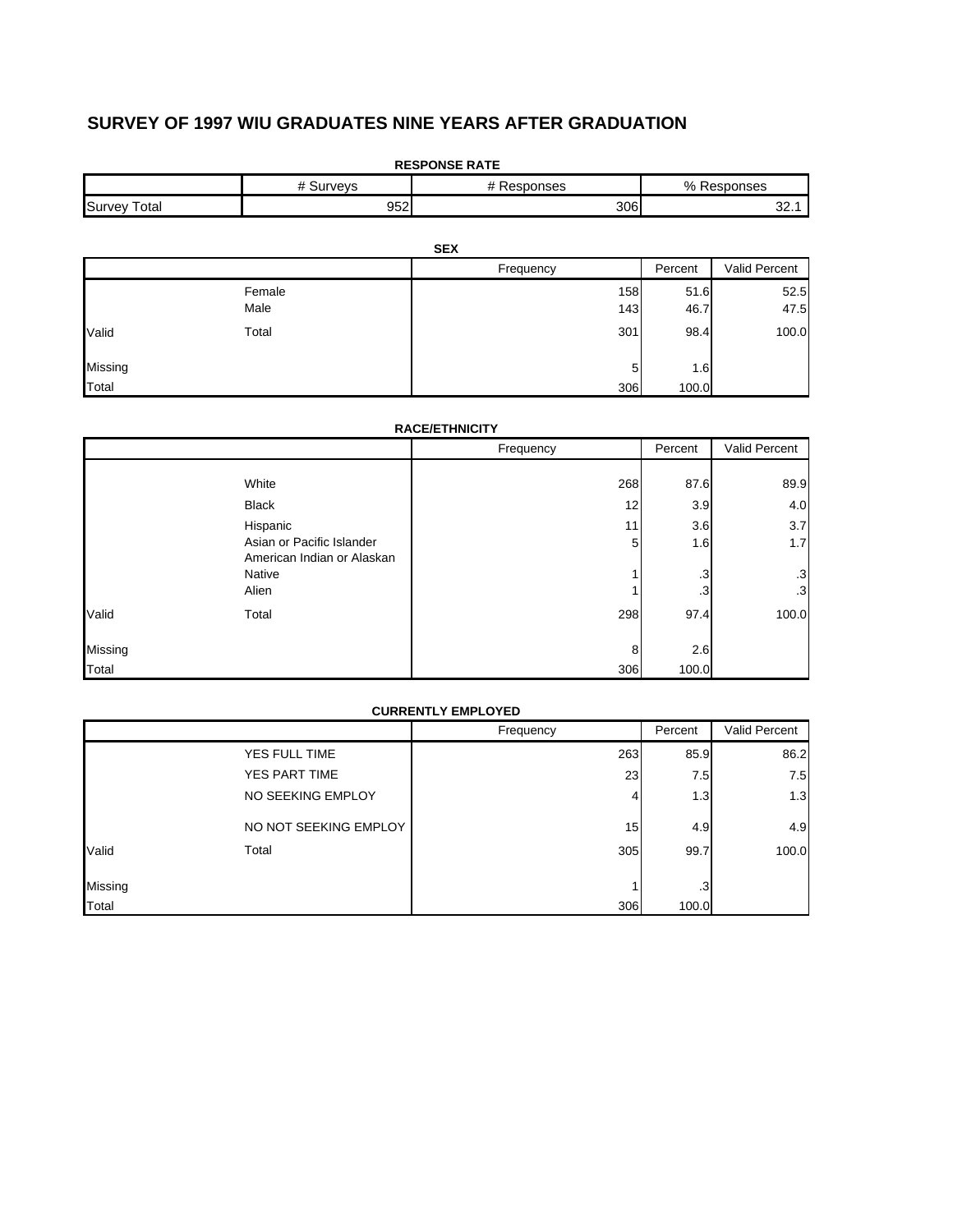#### **EMPLOYMENT ZIP AREA**

|         |                         | Frequency | Percent | Valid Percent |
|---------|-------------------------|-----------|---------|---------------|
|         | NORTHEAST REGION        | 3         | 1.0     | 1.1           |
|         | <b>EASTERN REGION</b>   | 8         | 2.6     | 3.0           |
|         | SOUTHERN REGION         | 22        | 7.2     | 8.2           |
|         | (EXCLUDES IL)           | 37        | 12.1    | 13.9          |
|         | <b>WESTERN REGION</b>   | 14        | 4.6     | 5.2           |
|         | <b>CHICAGO</b>          | 23        | 7.5     | 8.6           |
|         | (EXCLUDES CHICAGO)      | 59        | 19.3    | 22.1          |
|         | <b>WESTERN ILLINOIS</b> | 53        | 17.3    | 19.9          |
|         | <b>OTHER ILLINOIS</b>   | 48        | 15.7    | 18.0          |
| Valid   | Total                   | 267       | 87.3    | 100.0         |
| Missing |                         | 39        | 12.7    |               |
| Total   |                         | 306       | 100.0   |               |

## **CLASSIFY EMPLOYER**

|         |                       | Frequency | Percent | Valid Percent |
|---------|-----------------------|-----------|---------|---------------|
|         | SELF-EMPLOYED         | 26        | 8.5     | 9.1           |
|         | IND/BUSINESS          | 91        | 29.7    | 31.9          |
|         | <b>PROF FIRM</b>      | 15        | 4.9     | 5.3           |
|         | COLLEGE               | 13        | 4.2     | 4.6           |
|         | EL ED                 | 48        | 15.7    | 16.8          |
|         | <b>HEALTH-RELATED</b> | 14        | 4.6     | 4.9           |
|         | <b>GOVERNMENT</b>     | 47        | 15.4    | 16.5          |
|         | <b>ARMED SERVICES</b> | 5         | 1.6     | 1.8           |
|         | NON-PROFIT            | 17        | 5.6     | 6.0           |
|         | <b>OTHER</b>          | 9         | 2.9     | 3.2           |
| Valid   | Total                 | 285       | 93.1    | 100.0         |
| Missing |                       | 21        | 6.9     |               |
| Total   |                       | 306       | 100.0   |               |

## **SATISFIED W-JOB**

|         |                          | Frequency | Percent | <b>Valid Percent</b> |  |
|---------|--------------------------|-----------|---------|----------------------|--|
|         | <b>VERY SATISFIED</b>    | 139       | 45.4    | 48.4                 |  |
|         | <b>SATISFIED</b>         | 103       | 33.7    | 35.9                 |  |
|         | SOMEWHAT SATISFIED       | 36        | 11.8    | 12.5                 |  |
|         | SOMEWHAT DISSATISFIED    | 6         | 2.0     | 2.1                  |  |
|         | <b>DISSATISFIED</b>      |           | .3      | $\cdot$ 3            |  |
|         | <b>VERY DISSATISFIED</b> | 2         | .7      | $.7\phantom{0}$      |  |
| Valid   | Total                    | 287       | 93.8    | 100.0                |  |
| Missing |                          | 19        | 6.2     |                      |  |
| Total   |                          | 306       | 100.0   |                      |  |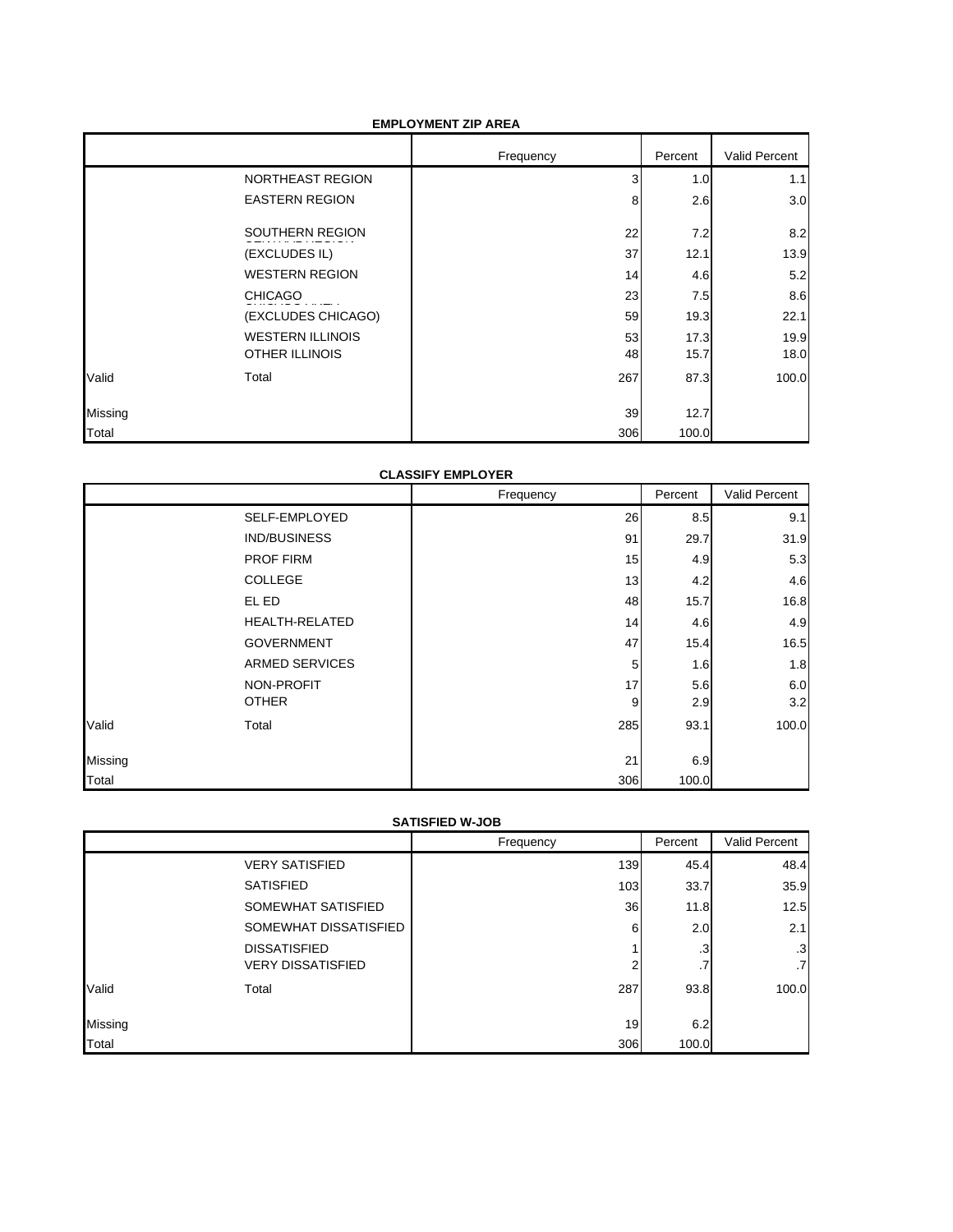## **JOB--RELATED DEGREE**

|         |                        | Frequency | Percent | Valid Percent |
|---------|------------------------|-----------|---------|---------------|
|         | <b>CLOSELY RELATED</b> | 136       | 44.4    | 47.4          |
|         | RELATED                | 62        | 20.3    | 21.6          |
|         | UNRELATED              | 89        | 29.1    | 31.0          |
| Valid   | Total                  | 287       | 93.8    | 100.0         |
| Missing |                        | 19        | 6.2     |               |
| Total   |                        | 306       | 100.0   |               |

## **CHOICE**

|         |                  | Frequency | Percent     | Valid Percent |
|---------|------------------|-----------|-------------|---------------|
|         | <b>YES</b><br>NO | 73<br>12  | 23.9<br>3.9 | 85.9<br>14.1  |
| Valid   | Total            | 85        | 27.8        | 100.0         |
| Missing |                  | 221       | 72.2        |               |
| Total   |                  | 306       | 100.0       |               |

## **DIFFERENT EMPLOYERS**

|         |               | Frequency | Percent | Valid Percent |
|---------|---------------|-----------|---------|---------------|
|         | <b>ONE</b>    | 59        | 19.3    | 20.6          |
|         | <b>TWO</b>    | 86        | 28.1    | 30.0          |
|         | THREE TO SIX  | 129       | 42.2    | 44.9          |
|         | MORE THAN SIX | 13        | 4.2     | 4.5           |
| Valid   | Total         | 287       | 93.8    | 100.0         |
| Missing |               | 19        | 6.2     |               |
| Total   |               | 306       | 100.0   |               |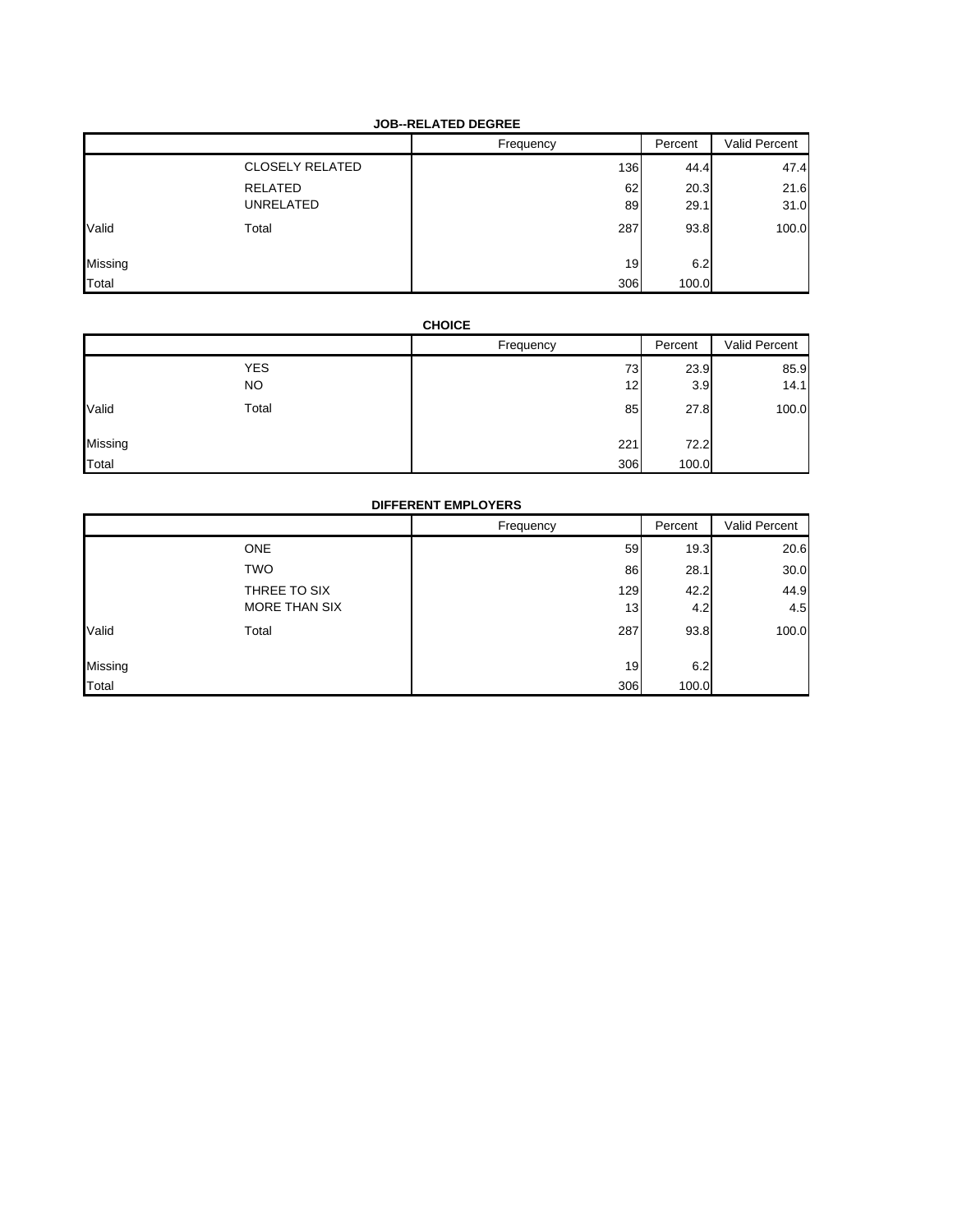|         | <b>OCCUPATION</b>                               |                         |           |                      |
|---------|-------------------------------------------------|-------------------------|-----------|----------------------|
|         |                                                 | Frequency               | Percent   | <b>Valid Percent</b> |
|         |                                                 |                         |           |                      |
|         | MANAGEMENT                                      | 52                      | 17.0      | 19.0                 |
|         | <b>BUSINESS OPERATIONS</b>                      | 19                      | 6.2       | 6.9                  |
|         | <b>FINANCIAL SPECIALISTS</b>                    | 23                      | 7.5       | 8.4                  |
|         | <b>COMPUTER SPECIALISTS</b>                     | 9                       | 2.9       | 3.3                  |
|         | AND CARTOGRAPHERS                               | 2                       | .7        | .7                   |
|         | <b>TECHNICIANS</b><br>LIFE AND PHYSICAL         | $\overline{\mathbf{c}}$ | .7        | .7                   |
|         | <b>SCIENTISTS</b>                               | 3                       | 1.0       | 1.1                  |
|         | SOCIAL SCIENTISTS                               | 3                       | 1.0       | 1.1                  |
|         | <b>HEALTH--DOCTORS</b>                          | 3                       | 1.0       | 1.1                  |
|         | <b>HEALTH-THERAPISTS</b>                        | 6                       | 2.0       | 2.2                  |
|         | HEALTH--OTHER HEALTH<br><b>PRACTITIONERS</b>    | 9                       | 2.9       | 3.3                  |
|         | <b>COMMUNITY &amp; SOCIAL</b><br><b>SERVICE</b> | 16                      | 5.2       | 5.8                  |
|         | LEGAL--ATTORNEYS--<br><b>JUDGES</b>             | 3                       | 1.0       | 1.1                  |
|         | LEGAL--SUPPORT<br><b>WORKERS</b>                | 1                       | $\cdot$ 3 | .4                   |
|         | EDUCATION--EARLY<br>CHILDHOOD TEACHERS          | 1                       | .3        | .4                   |
|         | EDUCATION--ELEMENTARY<br>EDUCATION--MIDDLE      | 11                      | 3.6       | 4.0                  |
|         | <b>SCHOOL</b>                                   | 8                       | 2.6       | 2.9                  |
|         | <b>SCHOOL TEACHERS</b>                          | 10                      | 3.3       | 3.6                  |
|         | <b>EDUCATION TEACHERS</b>                       | 6                       | 2.0       | 2.2                  |
|         | EDUCATION--OTHER                                | 7                       | 2.3       | 2.6                  |
|         | ARTS & DESIGN WORKERS                           | 1                       | $\cdot$ 3 | $\cdot$              |
|         | <b>MEDIA &amp; COMM WORKERS</b>                 | 7                       | 2.3       | 2.6                  |
|         | <b>SALES</b><br>OFFICE &                        | 19                      | 6.2       | 6.9                  |
|         | ADMINISTRATION                                  | 10                      | 3.3       | 3.6                  |
|         | PROTECTIVE SERVICES                             | 29                      | 9.5       | 10.6                 |
|         | FOOD PREP & SERVING                             | 1                       | $\cdot$ 3 | .4                   |
|         | <b>BUILDING &amp; GROUNDS</b>                   | 1                       | $\cdot$ 3 | .4                   |
|         | <b>FORESTRY</b>                                 | 4                       | 1.3       | 1.5                  |
|         | <b>PRODUCTION</b>                               | 2                       | .7        | .7                   |
|         | <b>MATERIAL MOVING</b>                          | 2                       | .7        | .7                   |
|         | <b>MILITARY</b>                                 | 4                       | 1.3       | 1.5                  |
| Valid   | Total                                           | 274                     | 89.5      | 100.0                |
| Missing |                                                 | 32                      | 10.5      |                      |
| Total   |                                                 | 306                     | 100.0     |                      |

**OCCUPATION**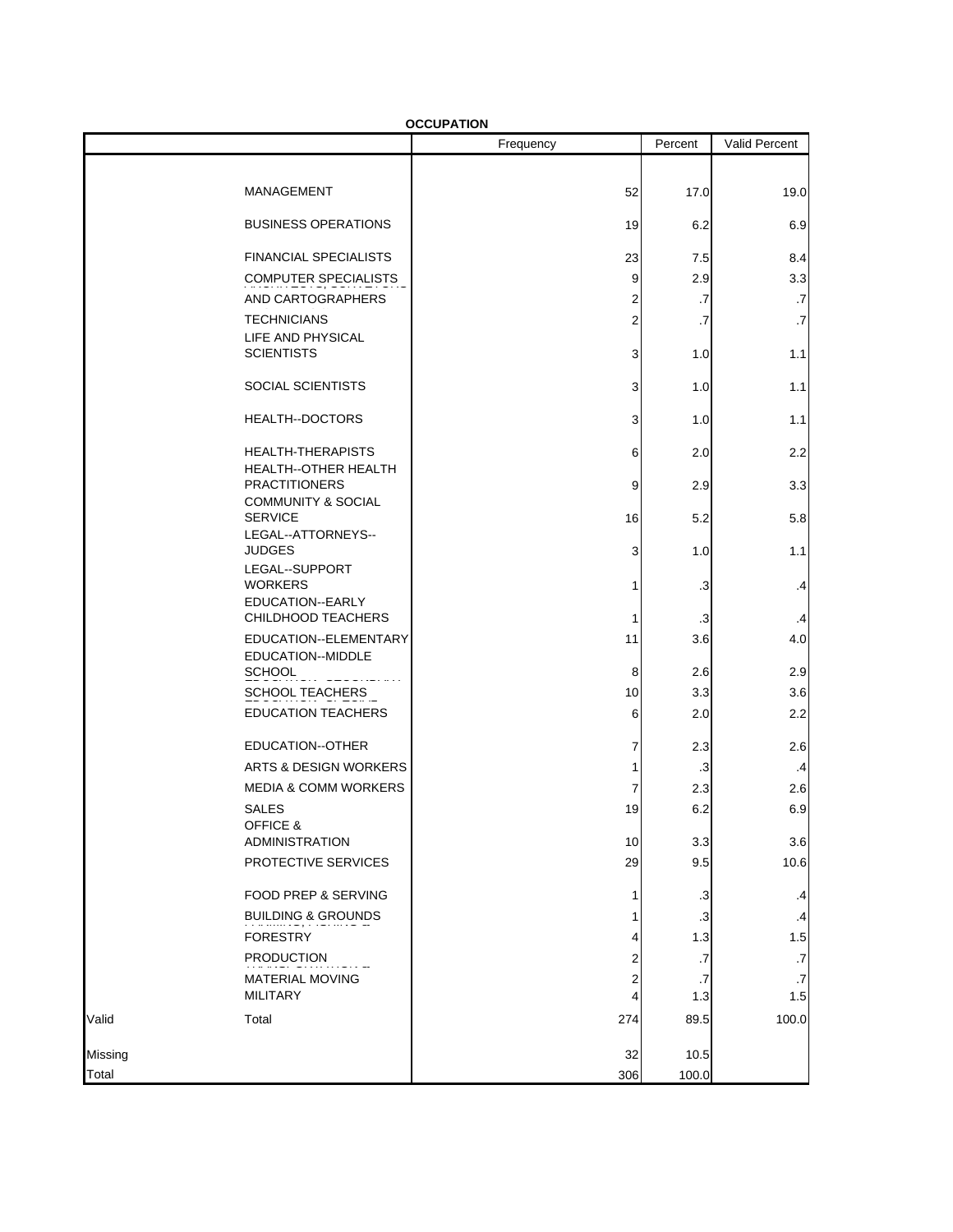| <b>INCOME RANGE</b> |  |
|---------------------|--|
|---------------------|--|

|         |                   | Frequency | Percent | Valid Percent |
|---------|-------------------|-----------|---------|---------------|
|         | \$10,000 AND LESS |           | .7      | .9            |
|         | \$10,001-\$20,000 | 12        | 3.9     | 5.2           |
|         | \$20,001-\$30,000 | 15        | 4.9     | 6.6           |
|         | \$30,001-\$40,000 | 39        | 12.7    | 17.0          |
|         | \$40,001-\$50,000 | 42        | 13.7    | 18.3          |
|         | \$50,001-\$60,000 | 28        | 9.2     | 12.2          |
|         | \$60,001-\$70,000 | 19        | 6.2     | 8.3           |
|         | \$70,001-\$80,000 | 25        | 8.2     | 10.9          |
|         | \$80,001 OR MORE  | 47        | 15.4    | 20.5          |
| Valid   | Total             | 229       | 74.8    | 100.0         |
| Missing |                   | 77        | 25.2    |               |
| Total   |                   | 306       | 100.0   |               |

## **EARNED ADDITIONAL DEGREES**

|       |            | Frequency | Percent | Valid Percent |
|-------|------------|-----------|---------|---------------|
|       | <b>YES</b> | 109       | 35.6    | 35.6          |
|       | <b>NO</b>  | 197       | 64.4    | 64.4          |
| Valid | Total      | 306       | 100.0   | 100.0         |

|         |                         | <b>DEGREE EARNED</b><br>Frequency | Percent | Valid Percent |
|---------|-------------------------|-----------------------------------|---------|---------------|
|         | <b>ASSOCIATE</b>        | 3                                 | 1.0     | 2.8           |
|         | 2ND BACHELOR            | 4                                 | 1.3     | 3.7           |
|         | <b>ACADEMIC MASTERS</b> | 62                                | 20.3    | 57.9          |
|         | <b>PROF MASTER</b>      | 20                                | 6.5     | 18.7          |
|         | <b>MEDICINE</b>         | $\overline{2}$                    | .7      | 1.9           |
|         | <b>HEALTH PROF</b>      | 4                                 | 1.3     | 3.7           |
|         | <b>THEOLOGY</b>         |                                   | .3      | .9            |
|         | LAW                     | 3                                 | 1.0     | 2.8           |
|         | <b>DOCTORATE</b>        | 3                                 | 1.0     | 2.8           |
|         | <b>OTHER</b>            | 5                                 | 1.6     | 4.7           |
| Valid   | Total                   | 107                               | 35.0    | 100.0         |
| Missing |                         | 199                               | 65.0    |               |
| Total   |                         | 306                               | 100.0   |               |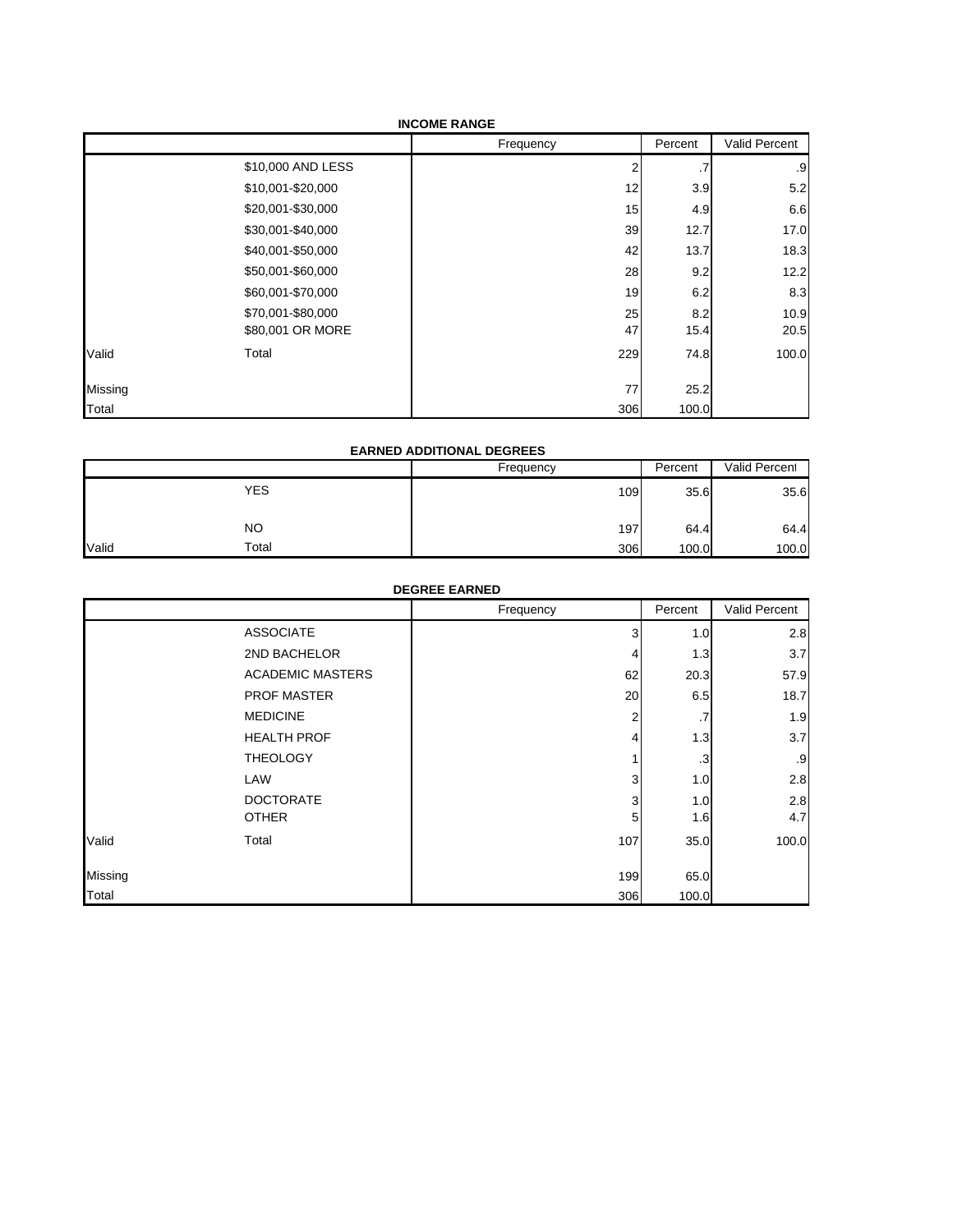#### **CURRENTLY PURSUING DEGREE**

|         |                | Frequency | Percent          | Valid Percent |
|---------|----------------|-----------|------------------|---------------|
|         | YES, FULL TIME | 4         | 1.3              | 1.3           |
|         | YES PART TIME  | 24        | 7.8              | 7.9           |
|         | NO.            | 274       | 89.5             | 90.7          |
| Valid   | Total          | 302       | 98.7             | 100.0         |
| Missing |                | 4         | 1.3 <sub>1</sub> |               |
| Total   |                | 306       | 100.0            |               |

## **DEGREE PURSUING**

|         |                         | Frequency | Percent      | Valid Percent |
|---------|-------------------------|-----------|--------------|---------------|
|         | <b>ASSOCIATE</b>        | 3         | 1.0          | 10.3          |
|         | 2ND BACHELOR            | 2         | . 1          | 6.9           |
|         | <b>ACADEMIC MASTERS</b> | 10        | 3.3          | 34.5          |
|         | <b>PROF MASTER</b>      | 9         | 2.9          | 31.0          |
|         | <b>HEALTH PROF</b>      |           | .3           | 3.4           |
|         | LAW                     |           | .3           | 3.4           |
|         | <b>DOCTORATE</b>        | ◠         | ⇁<br>$\cdot$ | 6.9           |
|         | <b>OTHER</b>            |           | .3           | 3.4           |
| Valid   | Total                   | 29        | 9.5          | 100.0         |
| Missing |                         | 277       | 90.5         |               |
| Total   |                         | 306       | 100.0        |               |

## **ATTITUDE TOWARD UNIVERSITY**

| ATTITUDE TUWARD UNIVERSITT |                                             |           |          |                 |
|----------------------------|---------------------------------------------|-----------|----------|-----------------|
|                            |                                             | Frequency | Percent  | Valid Percent   |
|                            | <b>STRONGLY POSITIVE</b>                    | 99        | 32.4     | 32.9            |
|                            | <b>POSITIVE</b>                             | 161       | 52.6     | 53.5            |
|                            | SOMEWHAT POSITIVE                           | 38        | 12.4     | 12.6            |
|                            | SOMEWHAT NEGATIVE                           |           | .3       | .3              |
|                            | <b>NEGATIVE</b><br><b>STRONGLY NEGATIVE</b> |           | .3<br>.3 | .3<br>$\cdot$ 3 |
| Valid                      | Total                                       | 301       | 98.4     | 100.0           |
| Missing                    |                                             | 5         | 1.6      |                 |
| Total                      |                                             | 306       | 100.0    |                 |

## **ATTITUDE TOWARD WIU DEGREE MAJOR**

|                                        | Frequency | Percent     | Valid Percent |
|----------------------------------------|-----------|-------------|---------------|
| <b>STRONGLY POSITIVE</b>               | 90        | 29.4        | 29.4          |
| <b>POSITIVE</b>                        | 143       | 46.7        | 46.7          |
| SOMEWHAT POSITIVE<br>SOMEWHAT NEGATIVE | 56<br>11  | 18.3<br>3.6 | 18.3<br>3.6   |
| <b>NEGATIVE</b>                        | 5         | 1.6         | 1.6           |
| <b>STRONGLY NEGATIVE</b>               |           | $\cdot$ 3   | .3            |
| Valid                                  | 306       | 100.0       | 100.0         |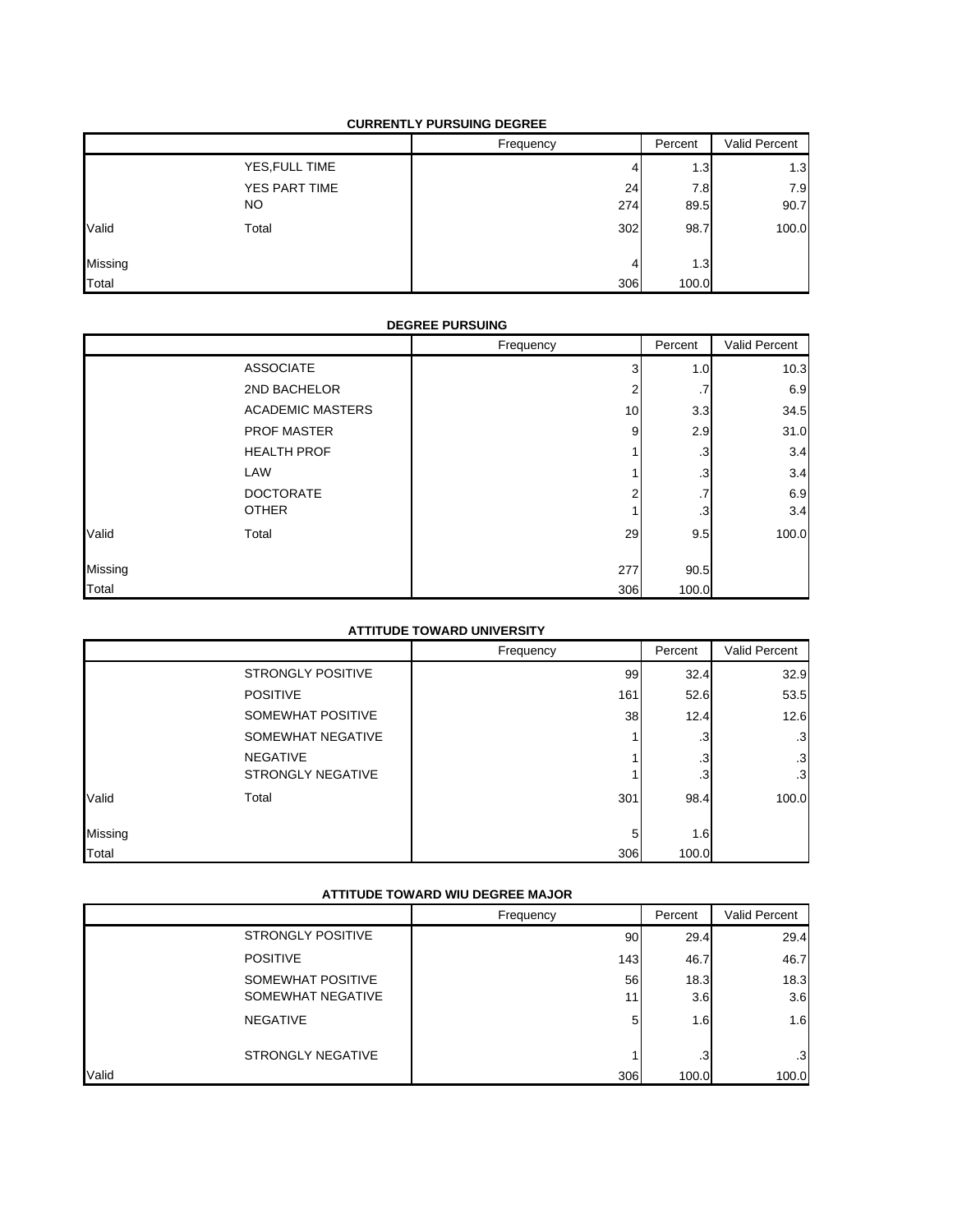#### **DEGREE PREPARED FOR CAREER PATH**

|         |                     | Frequency | Percent | Valid Percent |
|---------|---------------------|-----------|---------|---------------|
|         | <b>VERY WELL</b>    | 70        | 22.9    | 23.0          |
|         | <b>WELL</b>         | 92        | 30.1    | 30.2          |
|         | ADEQUATELY          | 110       | 35.9    | 36.1          |
|         | <b>INADEQUATELY</b> | 25        | 8.2     | 8.2           |
|         | <b>POORLY</b>       | 5         | 1.6     | 1.6           |
|         | <b>VERY POORLY</b>  | 3         | 1.0     | 1.0           |
| Valid   | Total               | 305       | 99.7    | 100.0         |
| Missing |                     |           | .3      |               |
| Total   |                     | 306       | 100.0   |               |

#### **DEVELOP CRITICAL THINKING**

|         |                         | Frequency | Percent | Valid Percent |
|---------|-------------------------|-----------|---------|---------------|
|         | EXTREMELY HELPFUL       | 59        | 19.3    | 19.5          |
|         | <b>VERY HELPFUL</b>     | 127       | 41.5    | 41.9          |
|         | MODERATELY HELPFUL      | 101       | 33.0    | 33.3          |
|         | <b>SLIGHTLY HELPFUL</b> | 11        | 3.6     | 3.6           |
|         | NOT HELPFUL             | 5         | 1.6     | 1.7           |
| Valid   | Total                   | 303       | 99.0    | 100.0         |
| Missing |                         | 3         | 1.0     |               |
| Total   |                         | 306       | 100.0   |               |

## **DEVELOP SENSE OF ETHICS**

|         |                          | Frequency | Percent | Valid Percent |
|---------|--------------------------|-----------|---------|---------------|
|         | <b>EXTREMELY HELPFUL</b> | 44        | 14.4    | 14.6          |
|         | <b>VERY HELPFUL</b>      | 116       | 37.9    | 38.4          |
|         | MODERATELY HELPFUL       | 98        | 32.0    | 32.5          |
|         | <b>SLIGHTLY HELPFUL</b>  | 27        | 8.8     | 8.9           |
|         | NOT HELPFUL              | 17        | 5.6     | 5.6           |
| Valid   | Total                    | 302       | 98.7    | 100.0         |
| Missing |                          | 4         | 1.3     |               |
| Total   |                          | 306       | 100.0   |               |

#### **GREATER UNDERSTANDING OF PEOPLE**

|         |                          | Frequency | Percent | Valid Percent |
|---------|--------------------------|-----------|---------|---------------|
|         | <b>EXTREMELY HELPFUL</b> | 75        | 24.5    | 24.8          |
|         | <b>VERY HELPFUL</b>      | 116       | 37.9    | 38.4          |
|         | MODERATELY HELPFUL       | 73        | 23.9    | 24.2          |
|         | <b>SLIGHTLY HELPFUL</b>  | 24        | 7.8     | 7.9           |
|         | NOT HELPFUL              | 14        | 4.6     | 4.6           |
| Valid   | Total                    | 302       | 98.7    | 100.0         |
| Missing |                          | 4         | 1.3     |               |
| Total   |                          | 306       | 100.0   |               |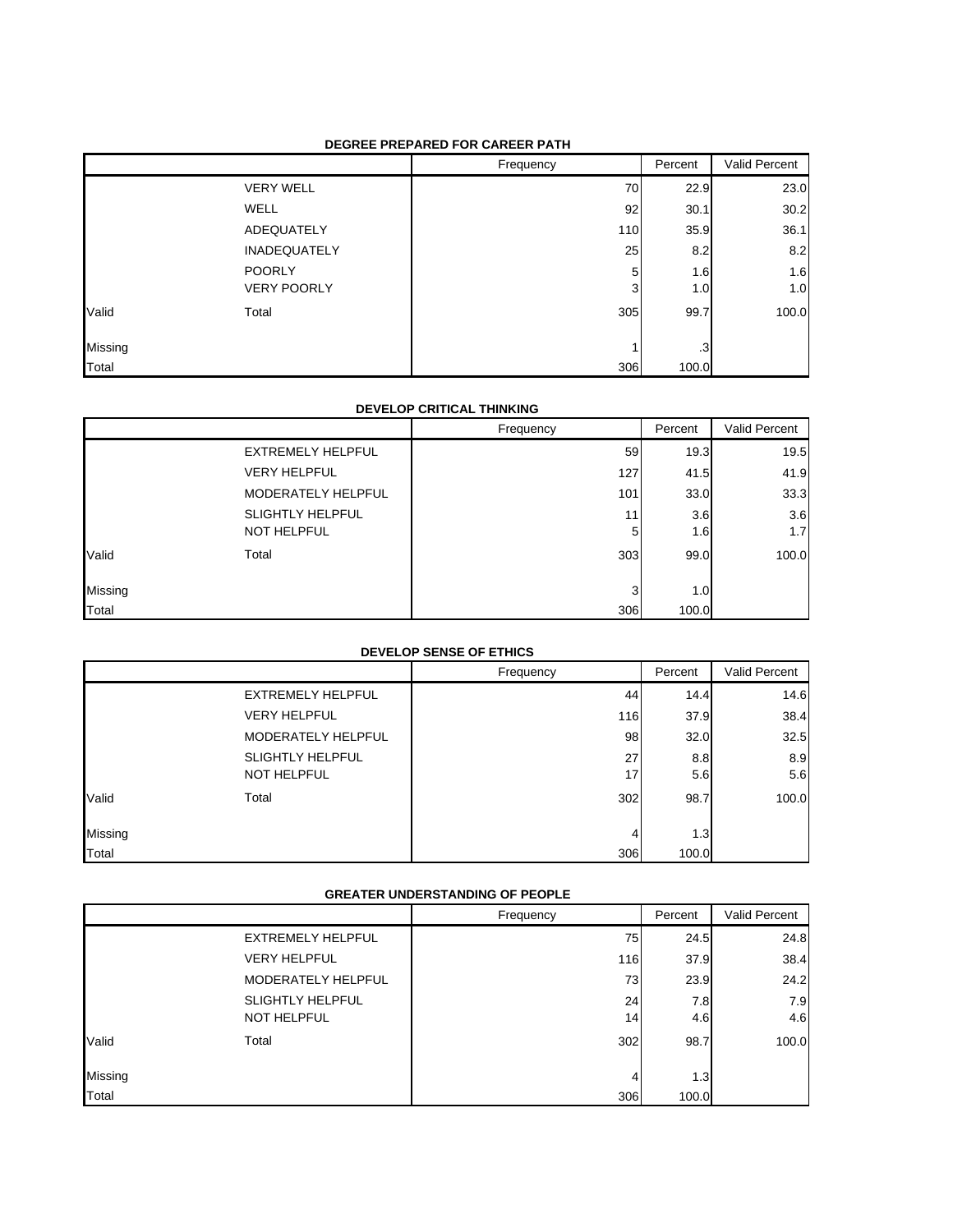#### **MORE ACTIVE CITIZEN**

|         |                          | Frequency | Percent          | Valid Percent |
|---------|--------------------------|-----------|------------------|---------------|
|         | <b>EXTREMELY HELPFUL</b> | 40        | 13.1             | 13.2          |
|         | <b>VERY HELPFUL</b>      | 83        | 27.1             | 27.4          |
|         | MODERATELY HELPFUL       | 112       | 36.6             | 37.0          |
|         | <b>SLIGHTLY HELPFUL</b>  | 44        | 14.4             | 14.5          |
|         | NOT HELPFUL              | 24        | 7.8              | 7.9           |
| Valid   | Total                    | 303       | 99.0             | 100.0         |
| Missing |                          | 3         | 1.0 <sub>l</sub> |               |
| Total   |                          | 306       | 100.0            |               |

## **IMPROVING QUALITY OF LIFE**

|         |                         | Frequency | Percent | Valid Percent |
|---------|-------------------------|-----------|---------|---------------|
|         | EXTREMELY HELPFUL       | 60        | 19.6    | 19.8          |
|         | <b>VERY HELPFUL</b>     | 106       | 34.6    | 35.0          |
|         | MODERATELY HELPFUL      | 100       | 32.7    | 33.0          |
|         | <b>SLIGHTLY HELPFUL</b> | 26        | 8.5     | 8.6           |
|         | <b>NOT HELPFUL</b>      | 11        | 3.6     | 3.6           |
| Valid   | Total                   | 303       | 99.0    | 100.0         |
| Missing |                         | 3         | 1.0     |               |
| Total   |                         | 306       | 100.0   |               |

#### **COMMUNICATE-ORAL-WRITTEN**

|         |                  | Frequency | Percent | Valid Percent |
|---------|------------------|-----------|---------|---------------|
|         | <b>POOR</b>      |           | . .     | .7            |
|         | <b>FAIR</b>      | 29        | 9.5     | 9.6           |
|         | GOOD             | 182       | 59.5    | 60.5          |
|         | <b>EXCELLENT</b> | 88        | 28.8    | 29.2          |
| Valid   | Total            | 301       | 98.4    | 100.0         |
|         |                  |           |         |               |
| Missing |                  | 5         | 1.6     |               |
| Total   |                  | 306       | 100.0   |               |

## **QUANTITATIVE COMPETENCY**

|         |                  | Frequency | Percent | Valid Percent |
|---------|------------------|-----------|---------|---------------|
|         | <b>POOR</b>      | 2         | .7      | .7            |
|         | <b>FAIR</b>      | 43        | 14.1    | 14.3          |
|         | GOOD             | 187       | 61.1    | 62.3          |
|         | <b>EXCELLENT</b> | 68        | 22.2    | 22.7          |
| Valid   | Total            | 300       | 98.0    | 100.0         |
| Missing |                  | 6         | 2.0     |               |
| Total   |                  | 306       | 100.0   |               |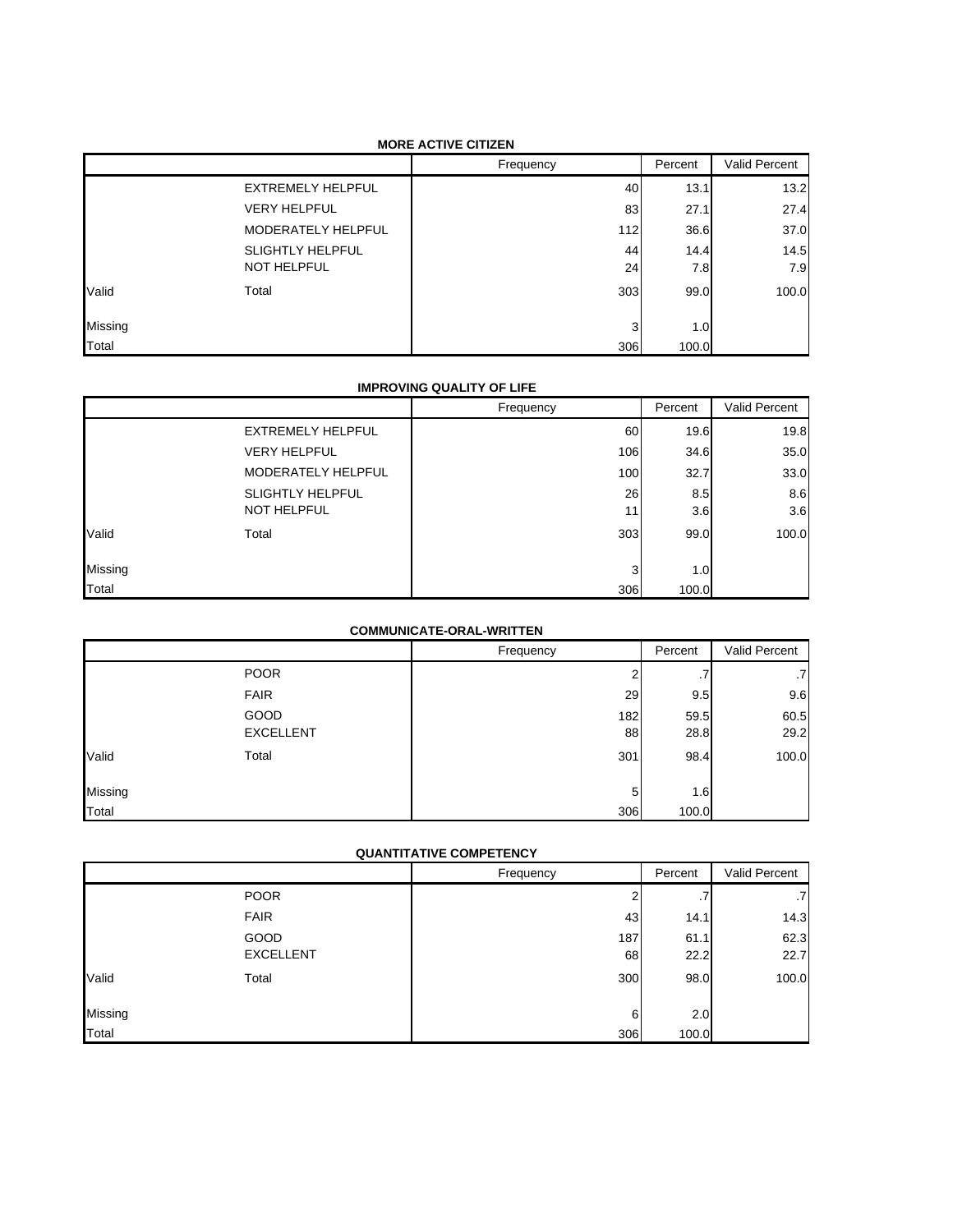### **EXPERIMENT-OBSERVATION**

|         |                  | Frequency | Percent | Valid Percent |
|---------|------------------|-----------|---------|---------------|
|         | <b>POOR</b>      | 3         | 1.0     | 1.0           |
|         | <b>FAIR</b>      | 55        | 18.0    | 18.6          |
|         | <b>GOOD</b>      | 164       | 53.6    | 55.6          |
|         | <b>EXCELLENT</b> | 73        | 23.9    | 24.7          |
| Valid   | Total            | 295       | 96.4    | 100.0         |
| Missing |                  | 11        | 3.6     |               |
| Total   |                  | 306       | 100.0   |               |

#### **NATURAL SCI-MATH**

|         |                  | Frequency | Percent | Valid Percent |
|---------|------------------|-----------|---------|---------------|
|         | <b>POOR</b>      | 11        | 3.6     | 3.7           |
|         | <b>FAIR</b>      | 100       | 32.7    | 33.6          |
|         | GOOD             | 151       | 49.3    | 50.7          |
|         | <b>EXCELLENT</b> | 36        | 11.8    | 12.1          |
| Valid   | Total            | 298       | 97.4    | 100.0         |
| Missing |                  | 8         | 2.6     |               |
| Total   |                  | 306       | 100.0   |               |

## **SOCIAL SCI**

|         |                  | Frequency | Percent | Valid Percent |
|---------|------------------|-----------|---------|---------------|
|         | <b>POOR</b>      | 3         | 1.0     | 1.0           |
|         | <b>FAIR</b>      | 78        | 25.5    | 26.3          |
|         | <b>GOOD</b>      | 162       | 52.9    | 54.5          |
|         | <b>EXCELLENT</b> | 54        | 17.6    | 18.2          |
| Valid   | Total            | 297       | 97.1    | 100.0         |
| Missing |                  | 9         | 2.9     |               |
| Total   |                  | 306       | 100.0   |               |

## **HUMANITIES**

|         |                  | Frequency | Percent | Valid Percent |
|---------|------------------|-----------|---------|---------------|
|         | <b>POOR</b>      | 3         | 1.0     | 1.0           |
|         | <b>FAIR</b>      | 75        | 24.5    | 25.3          |
|         | GOOD             | 154       | 50.3    | 52.0          |
|         | <b>EXCELLENT</b> | 64        | 20.9    | 21.6          |
| Valid   | Total            | 296       | 96.7    | 100.0         |
| Missing |                  | 10        | 3.3     |               |
| Total   |                  | 306       | 100.0   |               |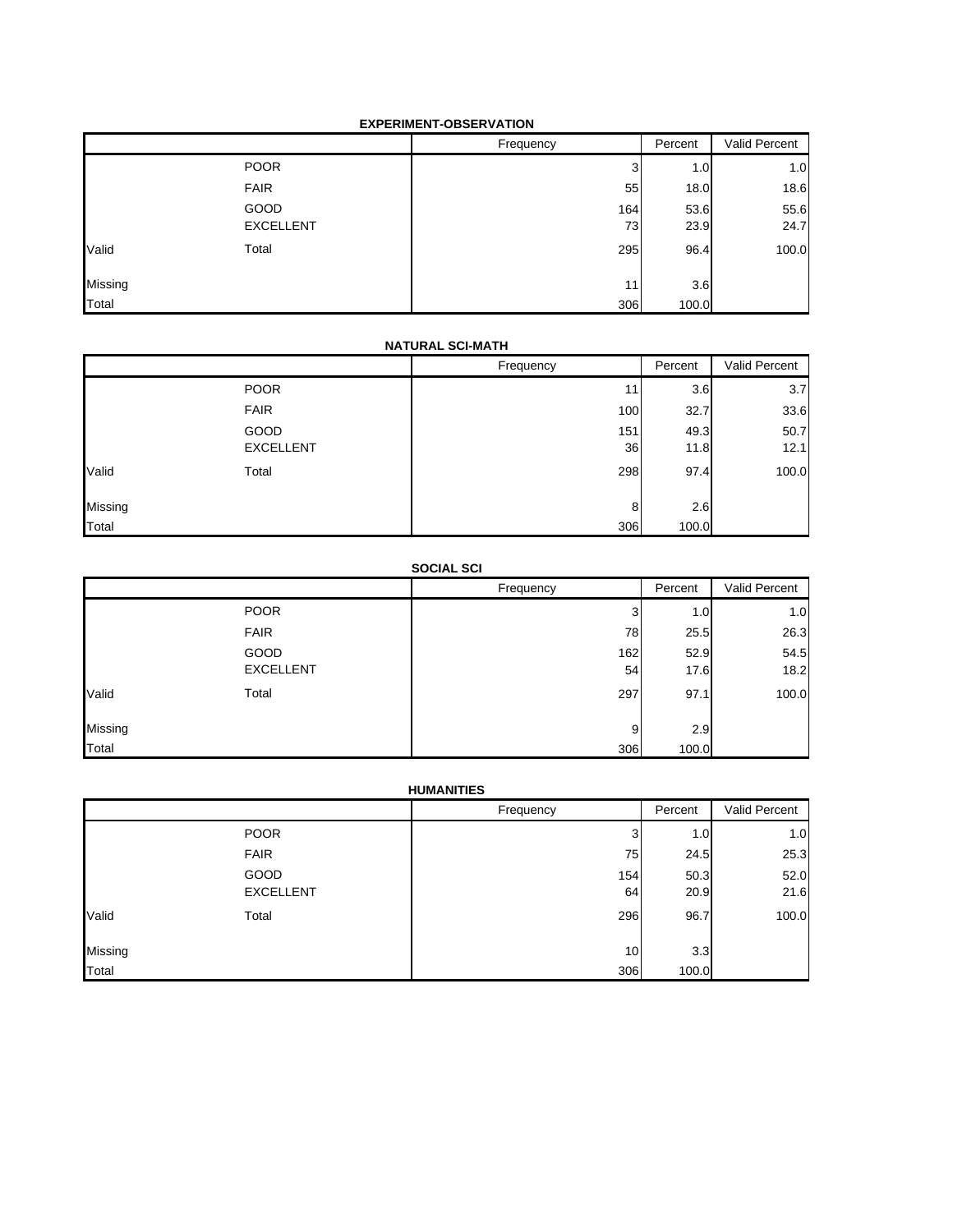#### **PAST-PRESENT SOCIETIES**

|         |                  | Frequency | Percent | Valid Percent |
|---------|------------------|-----------|---------|---------------|
|         | <b>POOR</b>      | 5         | 1.6     | 1.7           |
|         | <b>FAIR</b>      | 84        | 27.5    | 28.1          |
|         | GOOD             | 161       | 52.6    | 53.8          |
|         | <b>EXCELLENT</b> | 49        | 16.0    | 16.4          |
| Valid   | Total            | 299       | 97.7    | 100.0         |
| Missing |                  |           | 2.3     |               |
| Total   |                  | 306       | 100.0   |               |

#### **PHYS-NAT SCI-MATH CON**

|         |                  | Frequency | Percent | Valid Percent |
|---------|------------------|-----------|---------|---------------|
|         | <b>POOR</b>      | 9         | 2.9     | 3.0           |
|         | <b>FAIR</b>      | 96        | 31.4    | 32.1          |
|         | GOOD             | 162       | 52.9    | 54.2          |
|         | <b>EXCELLENT</b> | 32        | 10.5    | 10.7          |
| Valid   | Total            | 299       | 97.7    | 100.0         |
| Missing |                  |           | 2.3     |               |
| Total   |                  | 306       | 100.0   |               |

## **ACHIEVEMENTS-WEST**

|         |                  | Frequency | Percent | Valid Percent |
|---------|------------------|-----------|---------|---------------|
|         | <b>POOR</b>      | 13        | 4.2     | 4.4           |
|         | <b>FAIR</b>      | 116       | 37.9    | 38.9          |
|         | GOOD             | 130       | 42.5    | 43.6          |
|         | <b>EXCELLENT</b> | 39        | 12.7    | 13.1          |
| Valid   | Total            | 298       | 97.4    | 100.0         |
| Missing |                  | 8         | 2.6     |               |
| Total   |                  | 306       | 100.0   |               |

## **PHYS-MENTAL WELLNESS**

|         |                  | Frequency | Percent | Valid Percent |
|---------|------------------|-----------|---------|---------------|
|         | <b>POOR</b>      | 13        | 4.2     | 4.4           |
|         | <b>FAIR</b>      | 81        | 26.5    | 27.2          |
|         | GOOD             | 153       | 50.0    | 51.3          |
|         | <b>EXCELLENT</b> | 51        | 16.7    | 17.1          |
| Valid   | Total            | 298       | 97.4    | 100.0         |
| Missing |                  | 8         | 2.6     |               |
| Total   |                  | 306       | 100.0   |               |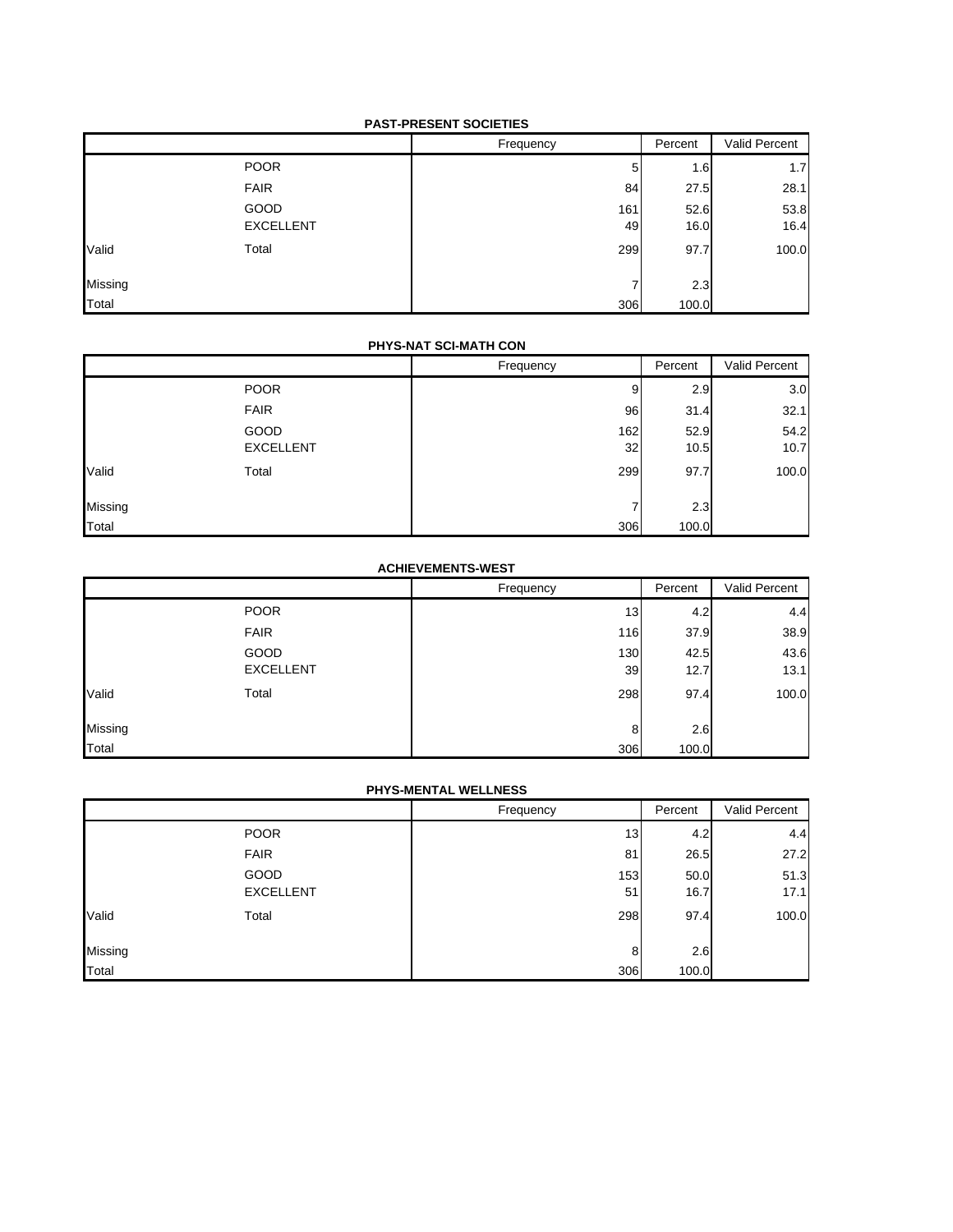|         |                  | Frequency | Percent | Valid Percent |
|---------|------------------|-----------|---------|---------------|
|         | <b>POOR</b>      | 3         | 1.0     | 1.0           |
|         | <b>FAIR</b>      | 76        | 24.8    | 25.4          |
|         | GOOD             | 166       | 54.2    | 55.5          |
|         | <b>EXCELLENT</b> | 54        | 17.6    | 18.1          |
| Valid   | Total            | 299       | 97.7    | 100.0         |
| Missing |                  |           | 2.3     |               |
| Total   |                  | 306       | 100.0   |               |

#### **IMPACT OF TECH**

|         |                  | Frequency | Percent | Valid Percent |
|---------|------------------|-----------|---------|---------------|
|         | <b>POOR</b>      |           | 2.3     | 2.3           |
|         | <b>FAIR</b>      | 66        | 21.6    | 22.1          |
|         | GOOD             | 168       | 54.9    | 56.2          |
|         | <b>EXCELLENT</b> | 58        | 19.0    | 19.4          |
| Valid   | Total            | 299       | 97.7    | 100.0         |
| Missing |                  |           | 2.3     |               |
| Total   |                  | 306       | 100.0   |               |

## **MORAL PRINCIPLES**

|         |                  | Frequency | Percent | Valid Percent |
|---------|------------------|-----------|---------|---------------|
|         | <b>POOR</b>      |           | 2.3     | 2.3           |
|         | <b>FAIR</b>      | 70        | 22.9    | 23.3          |
|         | GOOD             | 166       | 54.2    | 55.3          |
|         | <b>EXCELLENT</b> | 57        | 18.6    | 19.0          |
| Valid   | Total            | 300       | 98.0    | 100.0         |
| Missing |                  | 6         | 2.0     |               |
| Total   |                  | 306       | 100.0   |               |

#### **LEVEL OF EFFORT**

|         |                          | Frequency       | Percent | Valid Percent |
|---------|--------------------------|-----------------|---------|---------------|
|         | <b>VERY DISSATISFIED</b> |                 | .3      | $\cdot$ 3     |
|         | SOMEWHAT DISSATISFIED    | 20 <sup>1</sup> | 6.5     | 6.6           |
|         | SOMEWHAT SATISFIED       | 138             | 45.1    | 45.7          |
|         | <b>VERY SATISFIED</b>    | 143             | 46.7    | 47.4          |
| Valid   | Total                    | 302             | 98.7    | 100.0         |
|         |                          |                 |         |               |
| Missing |                          | 4               | 1.3     |               |
| Total   |                          | 306             | 100.0   |               |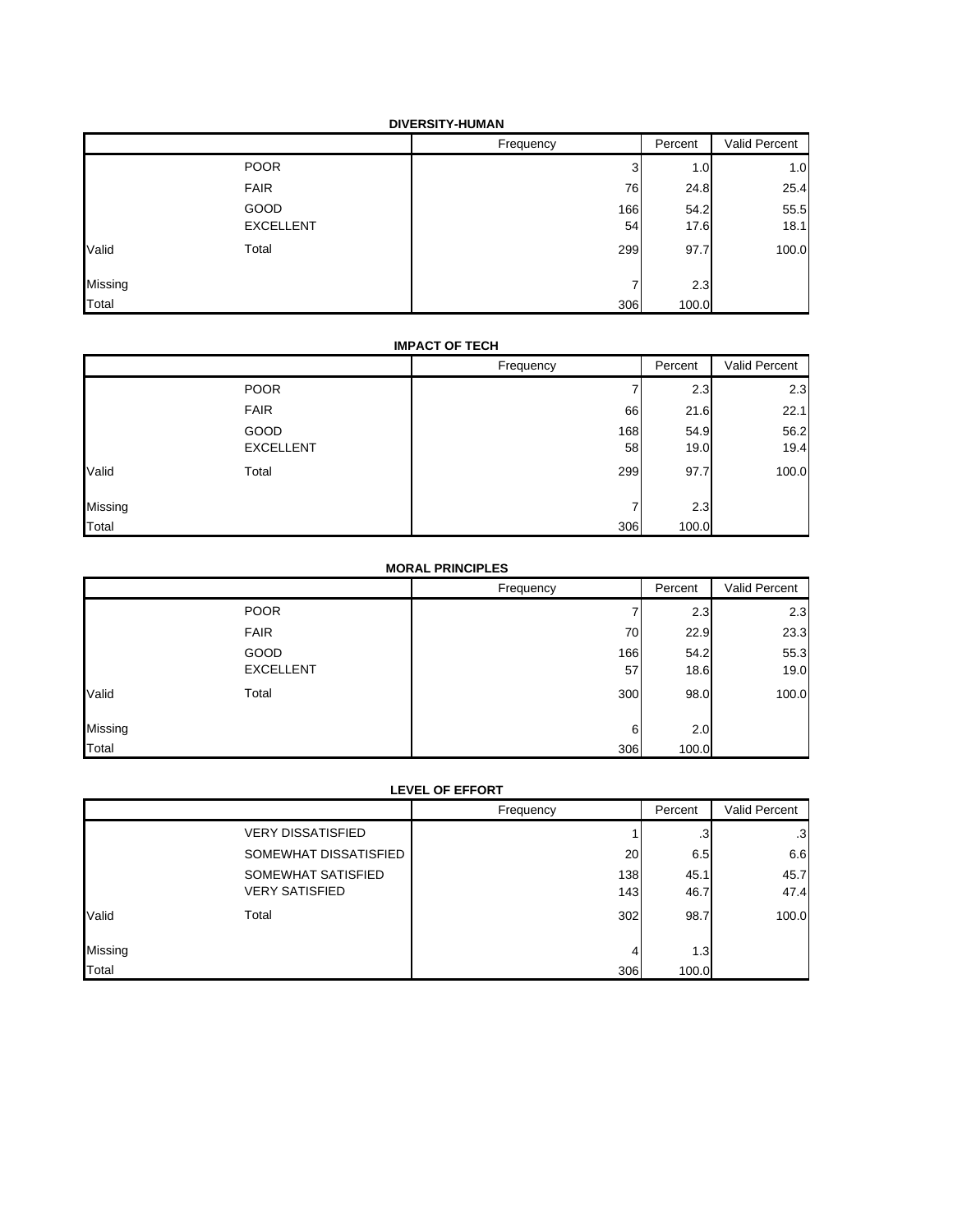#### **SCHEDULING-COURSE AVAILABILITY**

|         |                          | Frequency | Percent   | Valid Percent |
|---------|--------------------------|-----------|-----------|---------------|
|         | <b>VERY DISSATISFIED</b> |           | $\cdot$ 3 | .3            |
|         | SOMEWHAT DISSATISFIED    | 28        | 9.2       | 9.3           |
|         | SOMEWHAT SATISFIED       | 134       | 43.8      | 44.4          |
|         | <b>VERY SATISFIED</b>    | 139       | 45.4      | 46.0          |
| Valid   | Total                    | 302       | 98.7      | 100.0         |
| Missing |                          | 4         | 1.3       |               |
| Total   |                          | 306       | 100.0     |               |

#### **QUALITY OF LIBRARY MATERIALS**

|         |                          | Frequency | Percent | Valid Percent |
|---------|--------------------------|-----------|---------|---------------|
|         | <b>VERY DISSATISFIED</b> | 4         | 1.3     | 1.3           |
|         | SOMEWHAT DISSATISFIED    | 31        | 10.1    | 10.4          |
|         | SOMEWHAT SATISFIED       | 140       | 45.8    | 46.8          |
|         | <b>VERY SATISFIED</b>    | 124       | 40.5    | 41.5          |
| Valid   | Total                    | 299       | 97.7    | 100.0         |
| Missing |                          |           | 2.3     |               |
| Total   |                          | 306       | 100.0   |               |

#### **QUALITY OF ACADEMIC ADVISING**

|         |                          | Frequency | Percent | <b>Valid Percent</b> |
|---------|--------------------------|-----------|---------|----------------------|
|         | <b>VERY DISSATISFIED</b> | 16        | 5.2     | 5.3                  |
|         | SOMEWHAT DISSATISFIED    | 53        | 17.3    | 17.6                 |
|         | SOMEWHAT SATISFIED       | 123       | 40.2    | 40.9                 |
|         | <b>VERY SATISFIED</b>    | 109       | 35.6    | 36.2                 |
| Valid   | Total                    | 301       | 98.4    | 100.0                |
| Missing |                          | 5         | 1.6     |                      |
| Total   |                          | 306       | 100.0   |                      |

#### **QUALITY OF CAREER PLANNING**

|         |                          | Frequency | Percent | Valid Percent |
|---------|--------------------------|-----------|---------|---------------|
|         | <b>VERY DISSATISFIED</b> | 41        | 13.4    | 13.9          |
|         | SOMEWHAT DISSATISFIED    | 83        | 27.1    | 28.2          |
|         | SOMEWHAT SATISFIED       | 109       | 35.6    | 37.1          |
|         | <b>VERY SATISFIED</b>    | 61        | 19.9    | 20.7          |
| Valid   | Total                    | 294       | 96.1    | 100.0         |
| Missing |                          | 12        | 3.9     |               |
| Total   |                          | 306       | 100.0   |               |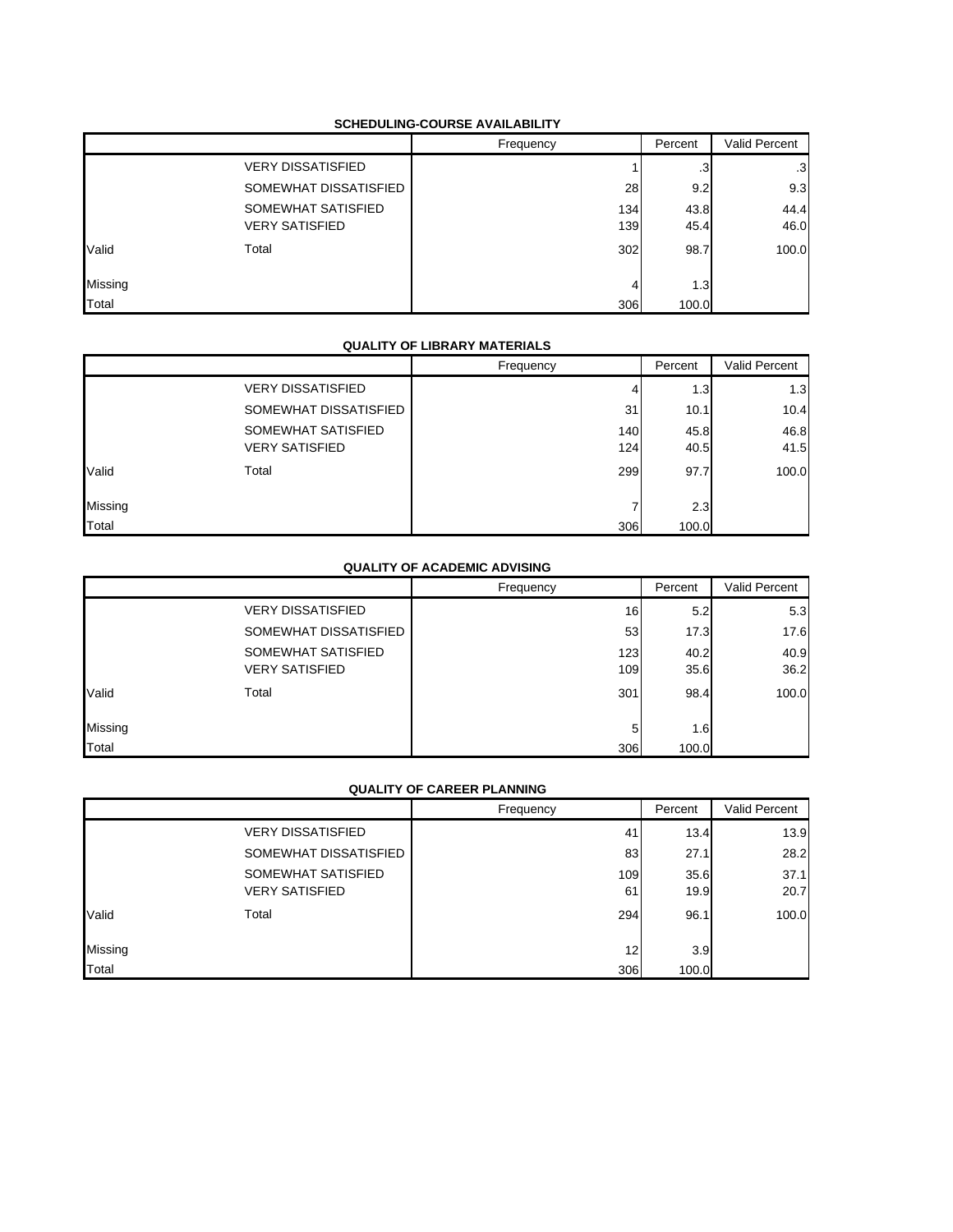#### **SATISFACTION WITH MAJOR**

|         |                          | Frequency | Percent | Valid Percent |
|---------|--------------------------|-----------|---------|---------------|
|         | <b>VERY DISSATISFIED</b> |           | 1.0     | 1.0           |
|         | SOMEWHAT DISSATISFIED    | 25        | 8.2     | 8.3           |
|         | SOMEWHAT SATISFIED       | 169       | 55.2    | 56.1          |
|         | <b>VERY SATISFIED</b>    | 104       | 34.0    | 34.6          |
| Valid   | Total                    | 301       | 98.4    | 100.0         |
| Missing |                          | 5         | 1.6     |               |
| Total   |                          | 306       | 100.0   |               |

#### **EFFECT OF DEBT INCURRED**

|         |                 | Frequency | Percent | Valid Percent |
|---------|-----------------|-----------|---------|---------------|
|         | <b>SERIOUS</b>  | 36        | 11.8    | 16.8          |
|         | <b>MODERATE</b> | 48        | 15.7    | 22.4          |
|         | <b>MINOR</b>    | 70        | 22.9    | 32.7          |
|         | NOT A PROBLEM   | 60        | 19.6    | 28.0          |
| Valid   | Total           | 214       | 69.9    | 100.0         |
| Missing |                 | 92        | 30.1    |               |
| Total   |                 | 306       | 100.0   |               |

## **RANGE OF AMOUNT OF DEBT INCURRED**

|         |                  | Frequency | Percent | Valid Percent |
|---------|------------------|-----------|---------|---------------|
|         | \$3,000 OR LESS  |           | 2.3     | 5.0           |
|         | \$3,001-7,500    | 21        | 6.9     | 15.0          |
|         | \$07,501-10,000  | 18        | 5.9     | 12.9          |
|         | \$10,001-15,000  | 33        | 10.8    | 23.6          |
|         | \$15,000 OR MORE | 61        | 19.9    | 43.6          |
| Valid   | Total            | 140       | 45.8    | 100.0         |
| Missing |                  | 166       | 54.2    |               |
| Total   |                  | 306       | 100.0   |               |

## **WILLING TO CONTACT LOCAL LEGISLATORS**

|         |                   | Frequency | Percent | Valid Percent |
|---------|-------------------|-----------|---------|---------------|
|         | <b>YES</b>        | 89        | 29.1    | 30.2          |
|         | <b>NO</b>         | 103       | 33.7    | 34.9          |
|         | Do not live in IL | 103       | 33.7    | 34.9          |
| Valid   | Total             | 295       | 96.4    | 100.0         |
| Missing |                   | 11        | 3.6     |               |
| Total   |                   | 306       | 100.0   |               |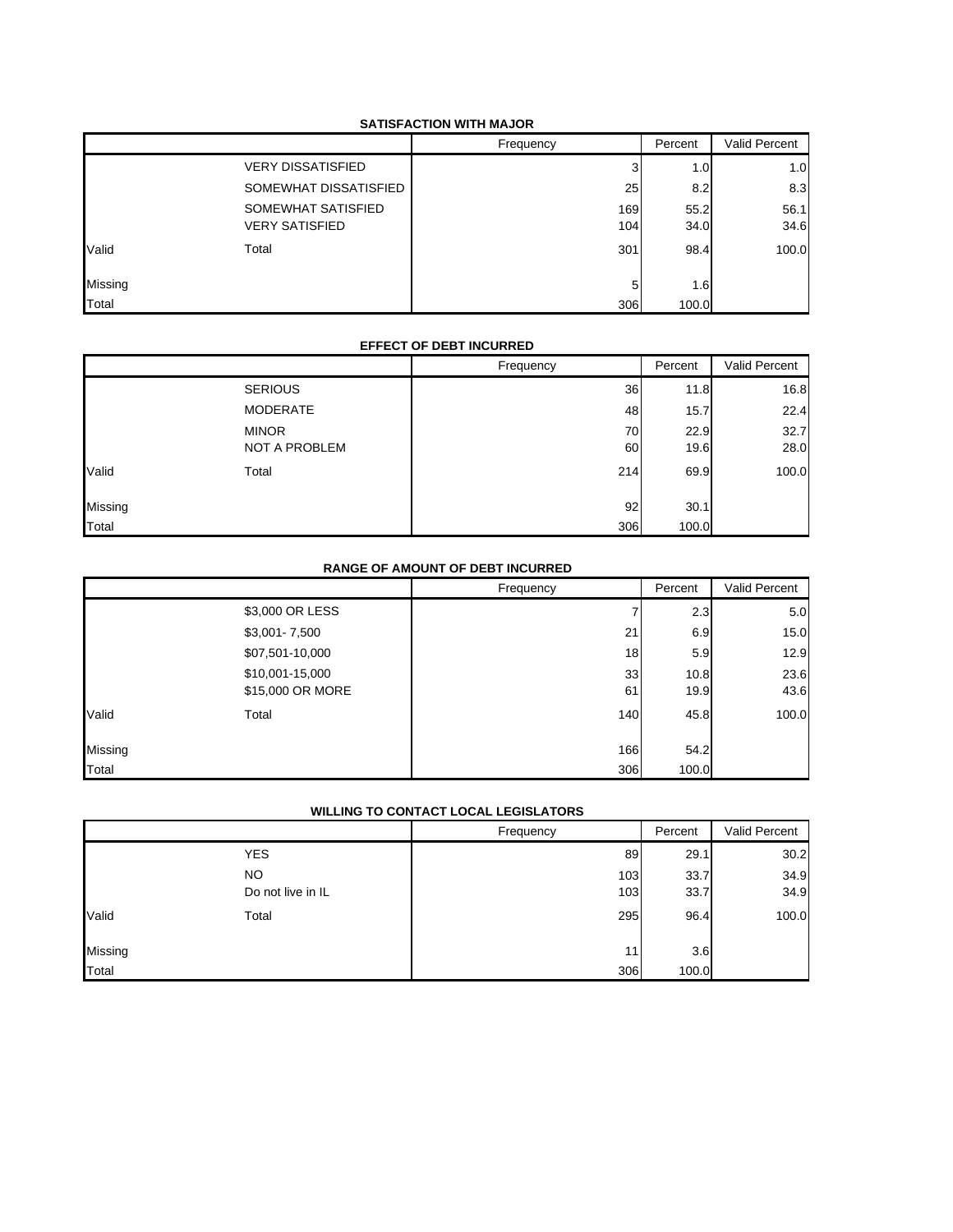#### **TEACHER ED COMPLETION**

|         |            | Frequency | Percent | Valid Percent |
|---------|------------|-----------|---------|---------------|
|         | <b>YES</b> | 65        | 21.2    | 21.8          |
|         | <b>NO</b>  | 233       | 76.1    | 78.2          |
| Valid   | Total      | 298       | 97.4    | 100.0         |
| Missing |            | 8         | 2.6     |               |
| Total   |            | 306       | 100.0   |               |

## **IF YOU COMPLETED A TEACHER EDUCATION DEGREE PROGRAM AT WIU, HOW WOULD YOU RATE YOUR PREPARATION FOR THE ROLE OF A TEACHER IN THE AREAS GIVEN BELOW?**

#### **SUBJECT MATTER PREPARATION**

|         |                           | Frequency | Percent | Valid Percent |
|---------|---------------------------|-----------|---------|---------------|
|         | LESS THAN ADEQUATE        |           | .3      | 1.5           |
|         | ADEQUATE                  | 8         | 2.6     | 12.3          |
|         | MORE THAN ADEQUATE        | 31        | 10.1    | 47.7          |
|         | <b>EXCEPTIONALLY GOOD</b> | 25        | 8.2     | 38.5          |
| Valid   | Total                     | 65        | 21.2    | 100.0         |
| Missing |                           | 241       | 78.8    |               |
| Total   |                           | 306       | 100.0   |               |

## **HUMAN GROWTH AND DEVELOPMENT**

|         |                           | Frequency | Percent | Valid Percent |
|---------|---------------------------|-----------|---------|---------------|
|         | LESS THAN ADEQUATE        |           | .3      | 1.5           |
|         | ADEQUATE                  | 9         | 2.9     | 13.8          |
|         | MORE THAN ADEQUATE        | 32        | 10.5    | 49.2          |
|         | <b>EXCEPTIONALLY GOOD</b> | 23        | 7.5     | 35.4          |
| Valid   | Total                     | 65        | 21.2    | 100.0         |
| Missing |                           | 241       | 78.8    |               |
| Total   |                           | 306       | 100.0   |               |

## **LEARNING THEORIES AND LEARNING STYLES**

|         |                           | Frequency | Percent         | Valid Percent |
|---------|---------------------------|-----------|-----------------|---------------|
|         | <b>LESS THAN ADEQUATE</b> |           | $\cdot$ $\cdot$ | 3.1           |
|         | ADEQUATE                  | 6         | 2.0             | 9.2           |
|         | MORE THAN ADEQUATE        | 36        | 11.8            | 55.4          |
|         | <b>EXCEPTIONALLY GOOD</b> | 21        | 6.9             | 32.3          |
| Valid   | Total                     | 65        | 21.2            | 100.0         |
| Missing |                           | 241       | 78.8            |               |
| Total   |                           | 306       | 100.0           |               |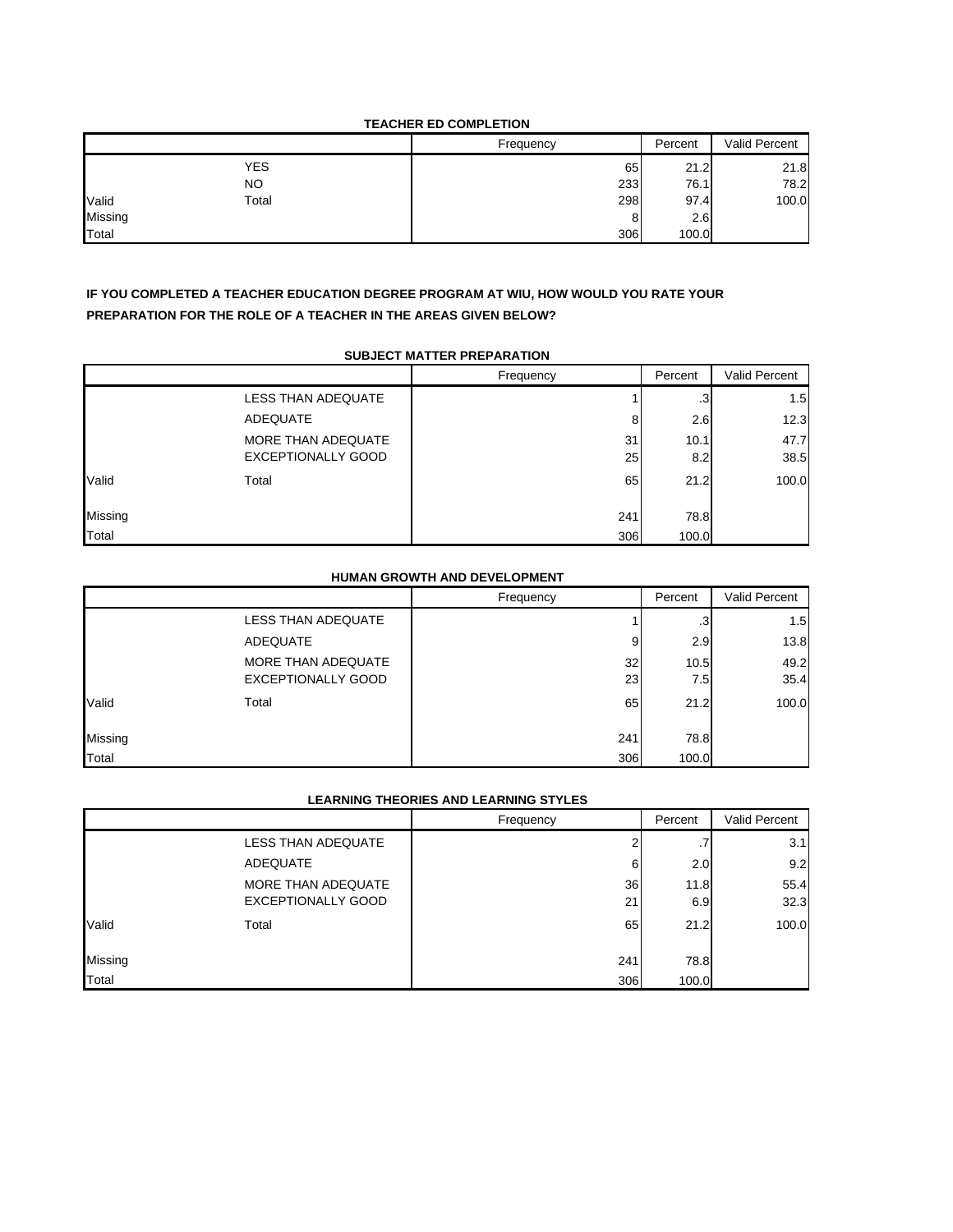#### **CLASSROOM MANAGEMENT**

|         |                    | Frequency | Percent | Valid Percent |
|---------|--------------------|-----------|---------|---------------|
|         | LESS THAN ADEQUATE | 12        | 3.9     | 18.5          |
|         | <b>ADEQUATE</b>    | 21        | 6.9     | 32.3          |
|         | MORE THAN ADEQUATE | 20        | 6.5     | 30.8          |
|         | EXCEPTIONALLY GOOD | 12        | 3.9     | 18.5          |
| Valid   | Total              | 65        | 21.2    | 100.0         |
| Missing |                    | 241       | 78.8    |               |
| Total   |                    | 306       | 100.0   |               |

#### **RESPONDING TO VARIED AND MULTICULTURAL NEEDS WITHIN THE SCHOOL SETTING**

|         |                           | Frequency | Percent | Valid Percent |
|---------|---------------------------|-----------|---------|---------------|
|         | LESS THAN ADEQUATE        | 6         | 2.0     | 9.2           |
|         | ADEQUATE                  | 17        | 5.6     | 26.2          |
|         | MORE THAN ADEQUATE        | 29        | 9.5     | 44.6          |
|         | <b>EXCEPTIONALLY GOOD</b> | 13        | 4.2     | 20.0          |
| Valid   | Total                     | 65        | 21.2    | 100.0         |
| Missing |                           | 241       | 78.8    |               |
| Total   |                           | 306       | 100.0   |               |

## **PLANNING INSTRUCTION LEADING TO MEASURABLE OUTCOMES**

|         |                           | Frequency | Percent | Valid Percent |
|---------|---------------------------|-----------|---------|---------------|
|         | <b>LESS THAN ADEQUATE</b> |           | 1.3     | 6.2           |
|         | ADEQUATE                  | 12        | 3.9     | 18.5          |
|         | MORE THAN ADEQUATE        | 33        | 10.8    | 50.8          |
|         | <b>EXCEPTIONALLY GOOD</b> | 16        | 5.2     | 24.6          |
| Valid   | Total                     | 65        | 21.2    | 100.0         |
| Missing |                           | 241       | 78.8    |               |
| Total   |                           | 306       | 100.0   |               |

## **SELECTING AND USING APPROPRIATE MATERIALS AND TEACHING AIDS**

|         |                           | Frequency | Percent   | Valid Percent |
|---------|---------------------------|-----------|-----------|---------------|
|         | LESS THAN ADEQUATE        |           | $\cdot$ 3 | 1.5           |
|         | ADEQUATE                  | 10        | 3.3       | 15.4          |
|         | MORE THAN ADEQUATE        | 29        | 9.5       | 44.6          |
|         | <b>EXCEPTIONALLY GOOD</b> | 25        | 8.2       | 38.5          |
| Valid   | Total                     | 65        | 21.2      | 100.0         |
| Missing |                           | 241       | 78.8      |               |
| Total   |                           | 306       | 100.0     |               |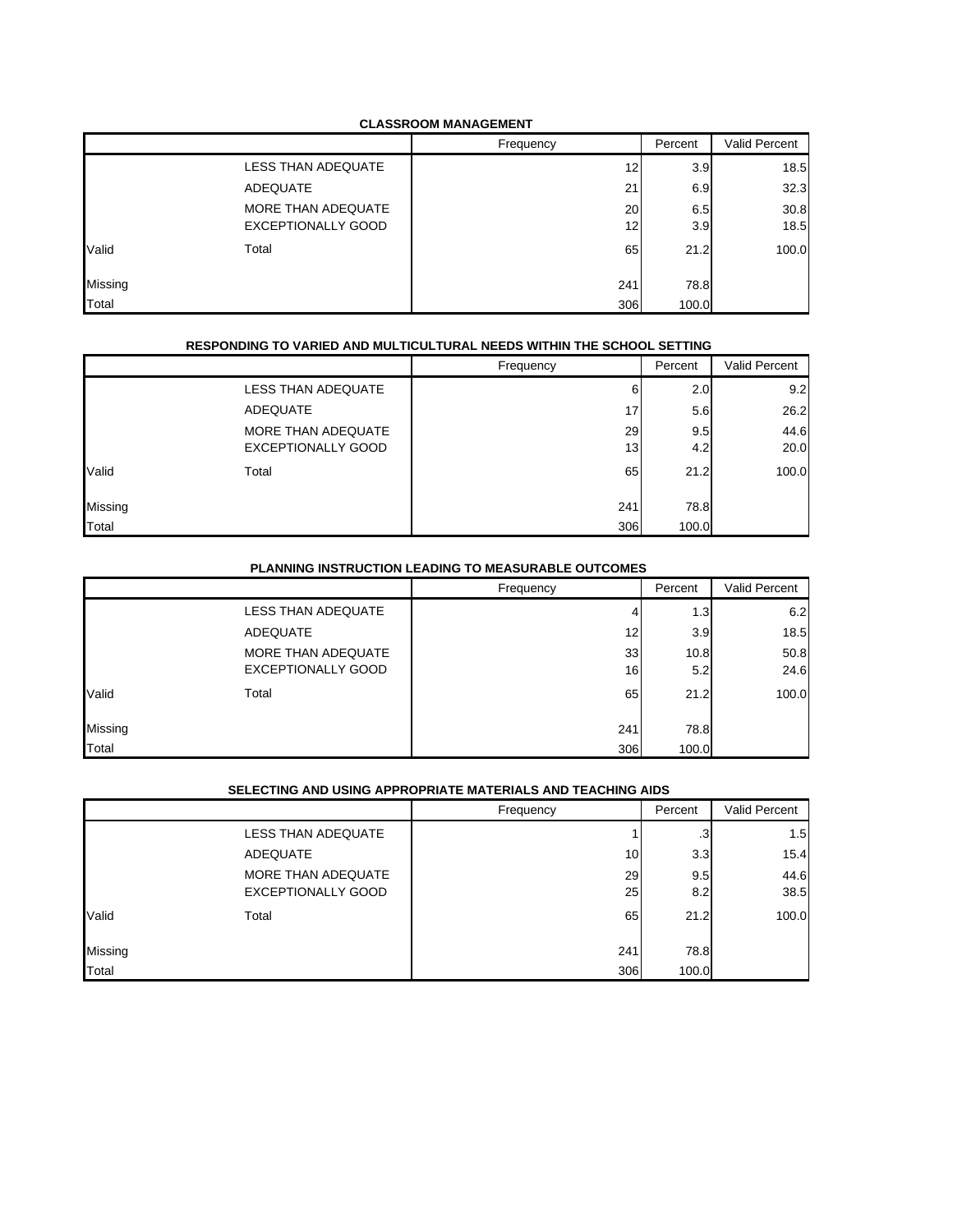#### **DIAGNOSING AND EVALUATING STUDENT NEEDS**

|         |                           | Frequency | Percent | Valid Percent |
|---------|---------------------------|-----------|---------|---------------|
|         | LESS THAN ADEQUATE        |           | 1.3     | 6.2           |
|         | ADEQUATE                  | 16        | 5.2     | 24.6          |
|         | MORE THAN ADEQUATE        | 32        | 10.5    | 49.2          |
|         | <b>EXCEPTIONALLY GOOD</b> | 13        | 4.2     | 20.0          |
| Valid   | Total                     | 65        | 21.2    | 100.0         |
| Missing |                           | 241       | 78.8    |               |
| Total   |                           | 306       | 100.0   |               |

#### **ENCOURAGING AND MOTIVATING STUDENTS TOWARD LEARNING**

|         |                           | Frequency | Percent | Valid Percent |
|---------|---------------------------|-----------|---------|---------------|
|         | <b>LESS THAN ADEQUATE</b> | 4         | 1.3     | 6.2           |
|         | <b>ADEQUATE</b>           | 17        | 5.6     | 26.2          |
|         | MORE THAN ADEQUATE        | 27        | 8.8     | 41.5          |
|         | <b>EXCEPTIONALLY GOOD</b> | 17        | 5.6     | 26.2          |
| Valid   | Total                     | 65        | 21.2    | 100.0         |
| Missing |                           | 241       | 78.8    |               |
| Total   |                           | 306       | 100.0   |               |

#### **ACCEPTING THE DIFFERENCES OF INDIVIDUALS**

|         |                           | Frequency | Percent | Valid Percent |
|---------|---------------------------|-----------|---------|---------------|
|         | ADEQUATE                  | 12        | 3.9     | 18.5          |
|         | MORE THAN ADEQUATE        | 29        | 9.5     | 44.6          |
|         | <b>EXCEPTIONALLY GOOD</b> | 24        | 7.8     | 36.9          |
| Valid   | Total                     | 65        | 21.2    | 100.0         |
| Missing |                           | 241       | 78.8    |               |
| Total   |                           | 306       | 100.0   |               |

#### **MAINTAINING COLLABORATIVE RELATIONSHIPS WITH PARENTS, COMMUNITY MEMBERS AND OTHER SCHOOL PROFESSIONALS**

| <b>PRUFESSIUNALS</b> |                                                 |           |             |               |
|----------------------|-------------------------------------------------|-----------|-------------|---------------|
|                      |                                                 | Frequency | Percent     | Valid Percent |
|                      | LESS THAN ADEQUATE                              |           | .3          | 1.5           |
|                      | ADEQUATE                                        | 8         | 2.6         | 12.3          |
|                      | MORE THAN ADEQUATE<br><b>EXCEPTIONALLY GOOD</b> | 31<br>25  | 10.1<br>8.2 | 47.7<br>38.5  |
| Valid                | Total                                           | 65        | 21.2        | 100.0         |
| Missing              |                                                 | 241       | 78.8        |               |
| Total                |                                                 | 306       | 100.0       |               |